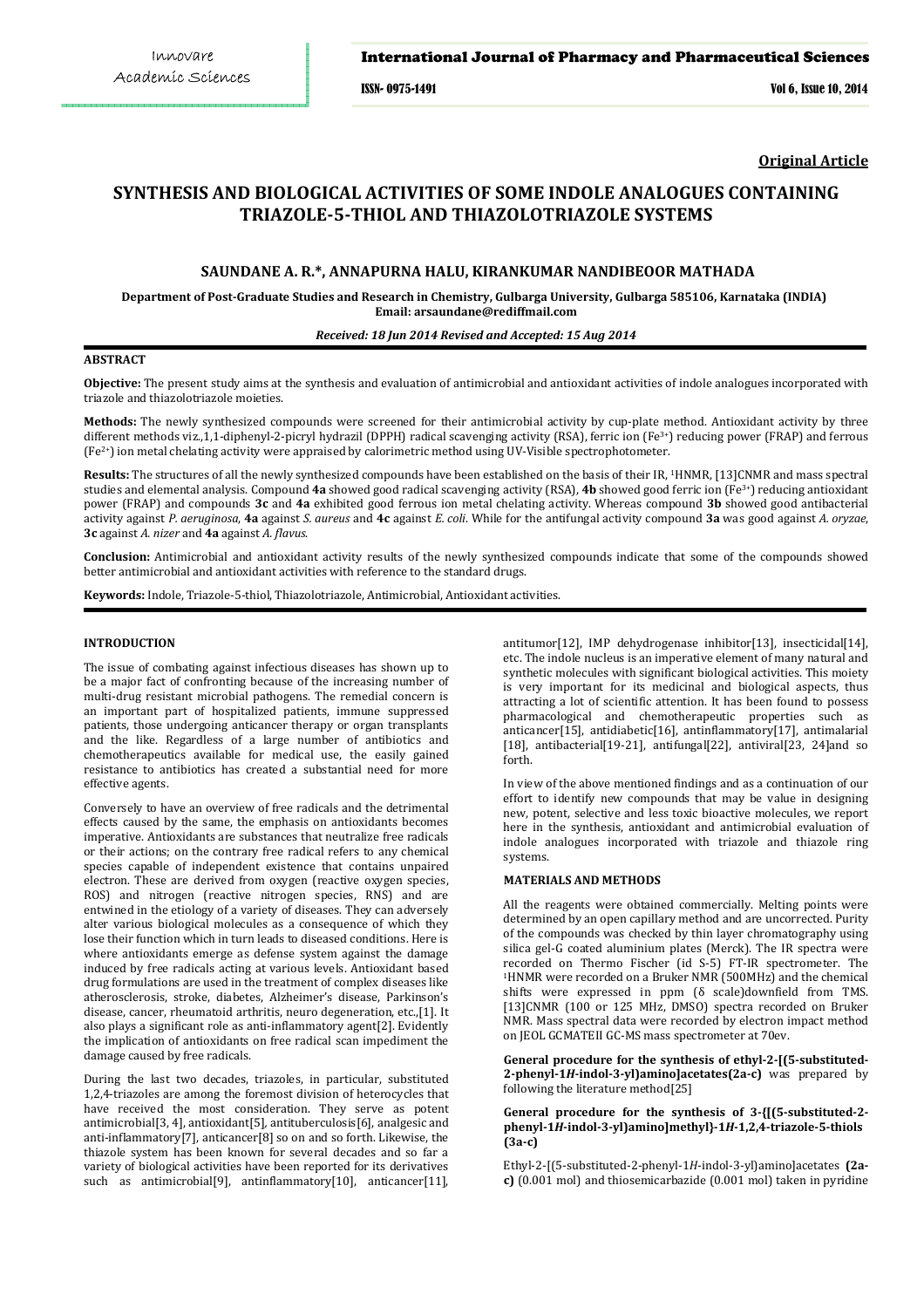was refluxed for 8 hr and then poured into ice cold water. The resultant solid was filtered, washed with water till free from pyridine, dried and recrystallized from benzene to yield (**3a-c)**.

**3-{[(5-Chloro-2-phenyl-1***H***-indol-3-yl)amino]methyl}-1***H***-1,2,4 triazole-5-thiol (3a)**Purple crystals. Yield: 42.36 %, M. P.: 122-123 ºC. FTIR (thin film) cm-1:3405 (indole NH), 3418 (triazole NH),3105 (NH), 2848 (C-SH), 1604 (C= N), 738 (C-Cl).<sup>1</sup>HNMR(500MHz, DMSOd6)δ:12.67 (s, 1H, indole NH), 11.76 (s, 1H, triazole NH), 10.29 (s, 1H, NH), 6.9-7.7 (m, 8H, Ar-H), 5.26 (s, 1H, SH), 4.10 (s, 2H, CH2).[13]CNMR (100MHz, DMSO)δ:168.10, 167.87, 134.41, 133.29, 132.96, 132.43, 131.84, 131.49, 130.95, 129.37, 128.82, 128.70, 126.75, 125.43, 55.91. EI-MS (70eV) m/z: 355.5 (M+), 357.5 (M++2). Anal. Calcd for C17H14N5SCl(355.5): C, 57.38; H, 3.93; N, 19.69. Found: C, 57.36; H, 3.94; N, 19.68.

**3-{[(2-Phenyl-1***H***-indol-3-yl)amino]methyl}-1***H***-1,2,4-triazole-5 thiol (3b)**Dark green powder. Yield: 42.36 %. M. P.: 180-182 ºC. FTIR (thin film) cm-1: 3398 (indole NH), 3400 (triazole NH), 3100 (NH), 2836 (C-SH), 1600 (C= N).<sup>1</sup>HNMR (500 MHz, DMSO-d<sub>6</sub>) δ: 12.48 (s, 1H, indoleNH), 11.68 (s, 1H, triazole NH), 10.18 (s, 1H, NH), 6.5-7.4 (m, 9H, Ar-H), 5.18 (s, 1H, SH), 4.05 (d, 2H, CH2).[13]CNMR (100 MHz, DMSO) δ: 167.20, 165.17, 133.54, 131.84, 131.45, 130.46, 129.65, 129.10, 128.94, 128.68, 127.18, 126.57, 125.46, 124.26, 54.69. EI-MS (70eV) m/z: 321 (M<sup>+</sup>). Anal. Calcd for  $C_{17}H_{15}N_5S(321)$ : C, 63.55; H, 4.67; N, 21.80. Found: C, 63.53; H, 4.68; N, 21.79.

# **3-[{(5-Methyl-2-phenyl-1***H***-indol-3-yl)amino}methyl]-1***H***-1,2,4-**

**triazole-5-thiol (3c)**Grey crystals. Yield: 39.82.36 % M. P.: 196-198 °C. FTIR (thin film) cm-1: 3380 (indole NH), 3392 (triazole NH), 3097 (NH), 2827 (C-SH), 1596 (C꞊ N).1HNMR (500 MHz, DMSO-d6) δ: 12.36 (s, 1H, indole NH), 11.41 (s, 1H, triazole NH), 10.05 (s, 1H, NH), 6.4-7.3 (m, 8H, Ar-H), 5.02 (s, 1H, SH), 3.82 (d, 2H, CH2), 2.43 (s, 3H, CH3).[13]CNMR (100 MHz, DMSO) δ:166.46, 164.29, 132.98, 131.05, 130.73, 129.97, 129.68, 128.05, 127.94, 126.74, 126.52, 125.98, 123.70, 122.35,53.91, 15.64. EI-MS (70eV) m/z: 335 (M+). Anal. Calcd for C18H17N5S(335): C, 64.47; H, 5.07; N, 20.89. Found: C, 64.45; H, 5.06; N, 20.88.

#### **General procedure for the synthesis of 2-{[(5-substituted-2 phenyl-1***H***-indol-3-yl)amino]methyl}thiazolo[3,2 b][1,2,4]triazol-6(5***H***)-ones(4a-c)**

mixture of 3-{(5-substituted-2-phenyl-1*H*-indol-3ylamino)methyl}-1*H*-1,2,4-triazole-5-thiols**(3a-c)** (1.5 mmol) and monochloroacetic acid (1.5 mmol) was refluxed in a mixture of glacial acetic acid/acetic anhydride (3:1) containing anhydrous sodium acetate (1.5 mmol) for 3 hr. It was cooled and poured onto crushed ice. The solid obtained was filtered, washed with water, dried and recrystallized from ethanol to afford **(4a-c)**.

# **2-{[(5-Chloro-2-phenyl-1***H***-indol-3-**

# **yl)amino]methyl}thiazolo[3,2-b][1,2,4]triazol-6(5***H***)-one**

**(4a)**Dark blue crystals. Yield: 32.65 %. M. P.: 288-290 ºC. FTIR (thin film) cm<sup>-1</sup>:3270 (indole NH), 3058 (NH), 1727 (C= 0), 1660 (C= N), 788 (C-Cl).1HNMR (500 MHz, DMSO-d6) δ: 12.45 (s, 1H, indole NH), 10.25 (s, 1H, NH),7.2-7.9 (m, 8H, Ar-H), 4.60 (s, 1H, thiazole CH2),4.12 (s, 2H, CH2).[13]CNMR (125 MHz, DMSO) δ:172.80, 167.43, 165.28, 132.02, 129.53, 129.21, 129.11, 129.01, 128.28, 127.59, 127.24, 127.15, 126.59, 126.08, 124.89, 58.72, 33.48;EI-MS (70eV) m/z: 395.5 (M<sup>+</sup>), 397.5 (M<sup>+</sup>+2). Anal. Calcd for C<sub>19</sub>H<sub>14</sub>N<sub>5</sub>OSCl(395.5): C, 57.64; H, 3.54; N, 17.69. Found: C, 57.65; H, 3.56; N, 17.71.

#### **2-{[(2-Phenyl-1***H***-indol-3-yl)amino]methyl}thiazolo[3,2-b]**

**[1,2,4]triazol-6(5***H***)-one (4b)** Brown crystals. Yield: 30.12 %. M. P.: 210-214 ºC. FTIR (thin film) cm-1:3218 (indole NH), 3046 (NH), 1718 (C= 0), 1651 (C= N).<sup>1</sup>HNMR (500 MHz, DMSO-d<sub>6</sub>) δ: 12.24 (s, 1H, indole NH), 10.16 (s, 1H, NH),7.0-7.8 (m, 9H, Ar-H), 4.51 (s, 1H, thiazole  $CH_2$ ), 4.06 (s, 2H,  $CH_2$ ).[13]CNMR (125 MHz, DMSO) δ:171.64, 166.89, 164.65, 131.31, 128.25, 128.02, 127.18, 127.78, 126.24, 126.05, 125.58, 125.49, 125.26, 125.08, 124.97, 57.28, 32.71. EI-MS (70eV) m/z: 361 (M<sup>+</sup>). Anal. Calcd for C<sub>19</sub>H<sub>15</sub>N<sub>5</sub>OS(361): C, 63.15; H, 4.15; N, 19.39. Found: C, 63.14; H, 4.18; N, 19.38.

### **2-[{(5-Methyl-2-phenyl-1***H***-indol-3-**

**yl)amino}methyl]thiazolo[3,2-b][1,2,4]triazol-6(5***H***)-one (4c)**  green crystals. Yield: 29.36 %. M. P.:254-256 ºC. FTIR (thin film) cm-1: 3205 (indole NH), 3033 (NH), 1706 (C= 0), 1648 (C= N).<sup>1</sup>HNMR (500 MHz, DMSO-d6) δ:12.32 (s, 1H, indole NH), 10.05 (s, 1H, NH),6.9-7.7 (m, 8H, Ar-H), 4.48 (s, 1H, thiazole CH2),4.02 (s, 2H, CH2), 2.52 (s, 3H, CH3).[13]CNMR (125 MHz, DMSO) δ:170.86, 165.35, 165.29, 129.65, 127.17, 126.23, 126.58, 125.74, 125.89, 125.11, 124.56, 124.62, 124.24, 124.43, 123.82, 56.37, 31.69, 16.65. EI-MS (70eV) m/z: 375 (M<sup>+</sup>). Anal. Calcd for C<sub>20</sub>H<sub>17</sub>N<sub>5</sub>OS(375): C, 64.00; H, 4.53; N, 18.66. Found: C, 63.99; H, 4.55; N, 18.65.

#### **Biology**

### **Antimicrobial activity**

The newly synthesized compounds were screened for their antimicrobial activity by Cup-plate method[26]. This method depends on the diffusion of the antibiotic from a cavity through the solidified agar layer in a petridish to an extent such that the growth of the added microorganism is prevented in a circular zone around the cavity containing a solution of the antibiotic. For antibacterial activity *Staphylococcus aureus, Esherichia coli* and *Pseudomonas aeruginosa* were used as pathogenic representatives wheras Aspergillus nizer, Aspergillus flavus and Aspergillus oryzae were used for antifungal activity. Streptomycin and Fluconazole were used as standards for antibacterial and antifungal activities respectively. Inhibition zones were measured in millimeters at the end of incubation period.

#### **Antibacterial activity**

The newly synthesized compounds were evaluated for antibacterial activity against *Staphylococcus aureus, Esherichia coli* and *Pseudomonas aeruginosa*.

For the antibacterial assay 15-20 mL of molten nutrient agar was poured into each of the sterile plates. With the help of sterile cork borer the cups were punched and scooped off the set agar. The agar plates so prepared are divided into different sites and each of the plates was inoculated with suspension of particular organism by spread plate technique. The cups of the inoculated plates were then filled with 0.1 mL of the test solution. The test solutions of the synthesized compounds and the standard drug (Streptomycin) were prepared in DMSO at 1000, 500, 250 and 125µg/mL. All the inoculated plates were incubated at 38ºC and results were evaluated after 24h. The data are represented in **Table: 1**.

# **Table 1:** *In vitro* **antibacterial activities of compounds 3 & 4**

| Comp           | S. aureus                                               |    |    |    | E. coli<br>(zone of inhibition in mm) |     |     |     | P. aeruginosa                                           |    |    |    |
|----------------|---------------------------------------------------------|----|----|----|---------------------------------------|-----|-----|-----|---------------------------------------------------------|----|----|----|
| Code           | (zone of inhibition in mm)<br>125<br>1000<br>500<br>250 |    |    |    | 1000                                  | 500 | 250 | 125 | (zone of inhibition in mm)<br>125<br>500<br>250<br>1000 |    |    |    |
|                |                                                         |    |    |    |                                       |     |     |     |                                                         |    |    |    |
| 3a             | 11                                                      | 10 | 09 | 09 | 10                                    | 08  | 08  | 07  | 12                                                      |    | 09 |    |
| 3 <sub>b</sub> | 12                                                      | 10 | 08 | 09 | 13                                    | 10  | 07  | 08  | 13                                                      | 11 | 10 | 12 |
| 3c             | 11                                                      | 13 | 09 |    | 09                                    | 10  |     | 07  | 12                                                      | 10 | 08 |    |
| 4a             | 12                                                      | 10 | 13 | 12 | 09                                    | 12  | 09  |     | 09                                                      |    | 10 |    |
| 4b             | 08                                                      |    |    |    | 07                                    | 09  |     |     | 12                                                      | 12 | 09 |    |
| 4c             | 07                                                      | 08 | 07 |    | 10                                    |     |     | 12  | 09                                                      | 12 | 10 | 09 |
| Streptomycin   | 15                                                      | 15 | 15 | 15 | 15                                    | 14  | 14  | 13  | 14                                                      | 13 | 13 | 13 |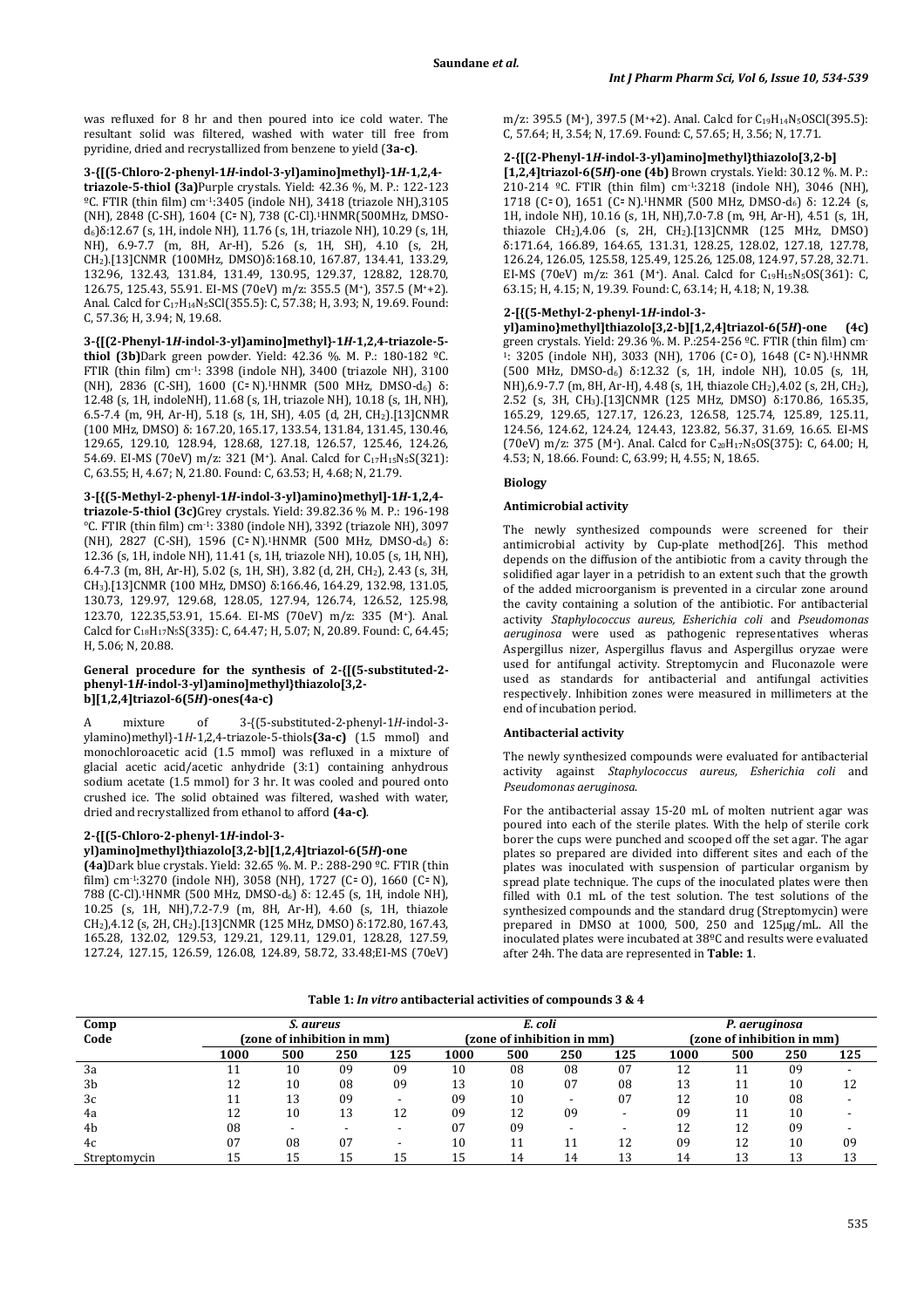### **Antifungal activity**

The newly synthesized compounds were evaluated for antibacterial activity against *Aspergillus nizer, Aspergillus flavus* and *Aspergillus oryzae*. For antifungal activity, about 15-20 mL of molten potato dextrose agar was poured into each of the sterile petridishes. With the help of the sterile cork borer the cups were punched and scooped off the set potato dextrose agar medium. The plates so prepared are divided into different sites and each of the plates was inoculated with suspension of particular organism by spread plate technique. The cups of the inoculated plates were then filled with 0.1 mL of the test solution. The test solutions of the synthesized compounds and the standard drug (Fluconazole) were prepared in DMSO at 1000, 500, 250 and 125µg/mL. Further the inoculated plates were incubated at 37°C for 72h and then the zone of inhibition was measured. The results are tabulated in **Table: 2** 

| Comp<br>Code   | A. nizer<br>(zone of inhibition in mm) |     |     |     | A. flavus | (zone of inhibition in mm) |     |     | A. oryzae<br>(zone of inhibition in mm) |     |     |     |
|----------------|----------------------------------------|-----|-----|-----|-----------|----------------------------|-----|-----|-----------------------------------------|-----|-----|-----|
|                | 1000                                   | 500 | 250 | 125 | 1000      | 500                        | 250 | 125 | 1000                                    | 500 | 250 | 125 |
| 3a             | 07                                     | 09  | 08  |     | 12        | 10                         | 09  | 09  | 13                                      |     | 12  | 10  |
| 3 <sub>b</sub> | 09                                     | 08  | 08  | 07  | 08        | 09                         | 07  | 05  | 06                                      | 07  | 07  | 05  |
| 3c             | 12                                     | 11  |     | 10  |           |                            | 10  |     | 10                                      | 10  |     | 09  |
| 4a             |                                        | 10  | 10  | 09  | 13        | 12                         | 10  | 10  | 10                                      |     | 12  |     |
| 4 <sub>b</sub> | 10                                     |     | -   |     | 12        | 09                         | 07  |     | 10                                      | 10  | 11  | 09  |
| 4c             | 08                                     | 06  | 07  | 06  | 10        | 09                         |     |     | 08                                      | 08  | 07  | 06  |
| Fluconazole    | 14                                     | 13  | 12  | 12  | 14        | 13                         | 13  | 12  | 14                                      |     | 12  | 12  |

#### **Antioxidant activity**

The antioxidant activity of the synthesized compounds was determined by the following methods:

### **1, 1-diphenyl-2-picryl hydrazil (DPPH) radical scavenging activity (RSA)**

The RSA of the synthesized compounds was carried out by Hatano's method [27]. DPPH is a stable free radical that can accept hydrogen radical or an electron and gets converted to a stable diamagnetic molecule. In the course of determination of RSA, compounds of different concentrations (25, 50, 75 and 100µg/mL) were prepared in methanol; 1,2,3 and 4 mL of the above mentioned concentrations were taken respectively in different test tubes along with 1 mL DPPH to each test tube followed by the addition of methanol to adjust the volume to 5 mL. The test tubes were shaken vigorously after the addition and incubated in dark for 20 min at room temperature. A DPPH blank was prepared without the compound. Changes in the absorbance at 517 nm were measured using a UV-Visible spectrophotometer. Scavenging of DPPH free radicals was calculated from the following equation

% ofDPPH RSA = 
$$
\frac{\text{Absorbane of Control} - \text{Absorbane of Sample}}{\text{Absorbane of Control}} \times 100
$$

#### **Ferric ion (Fe3+) reducing antioxidant power (FRAP)**

The reducing power of the synthesized compounds was determined according to the method of *Oyaizu* [28]. Different concentrations (25, 50, 75 and 100µg/mL) of the sample in DMSO were mixed with phosphate buffer (2.5 mL, 0.2M, pH=6) and potassium ferricyanide (2.5 mL, 1%). The mixture was incubated at 50ºC for 20 min after which 2.5 mL of trichloroacetic acid (10%) was added to the mixture which was then centrifuged for 10 min at 1000rpm. The upper layer solution (2.5 mL) was mixed with distilled water (2.5 mL) and ferric chloride (0.5 mL, 0.01%) and absorbance at 700 nm was measured in UV-Visible spectrophotometer.

#### **Ferrous (Fe2+) ion metal chelating activity**

The chelating activity of the ferrous ions  $(Fe^{2+})$  towards the test compounds and standards was determined by the Denis method [29]. In this method, the test samples of concentration 25, 50, 75 and 100µg/mL in ethanolic solution (0.4 mL) were added to a solution of ferrous chloride (0.05 mL, 2 mM). The reaction was initiated by the addition of ferrozine (0.02 mL, 5 mM) and the total volume was adjusted to 4 mL with ethanol. The mixture was shaken vigorously and kept at room temperature for 10 min and then the absorbance at 517 nm were measured using a UV-Visible spectrophotometer. The percentage of inhibition of the ferrozine complex formation was calculated using the following equation

 $%$ ofFerrousionChelating = AbsorbanceofControl − AbsorbanceofSample AbsorbanceofControl × [100]

#### **RESULTS AND DISCUSSION**

### **Chemistry**

With the objective of developing effective new antimicrobial and antioxidant agents, a series of triazoles and thiazolotriazoles were synthesized. The synthetic methodology followed to obtain the target molecules is depicted in Scheme 1. In the initial step, ethyl-2- [(5-substituted-2-phenyl-1*H*-indol-3-yl)amino]acetate **(2a-c)** was prepared by following the literature method[25]. Compounds **(2a-c)**  on reaction with thiosemicarbazide, at reflux temperature yielded the product 3-{[(5-substituted-2-phenyl-1*H*-indol-3-yl) amino]methyl}-1*H*-1,2,4-triazole-5-thiol **(3a-c)**. Further compounds **(3a-c)** when subjected to cyclocondensation with monochloroacetic acid in a mixture of glacial acetic acid and acetic anhydride along with anhydrous sodium acetate afforded 2-{[(5-substituted-2phenyl-1*H*-indol-3-yl)amino]methyl}thiazolo[3,2-b][1,2,4]triazol-6(5*H*)-one **(4a-c)**. The synthesized compounds were characterized by IR, 1HNMR, [13]CNMR and mass spectral studies and elemental analysis.



#### **Antimicrobial activity**

The antibacterial data(TABLE: 01) revealed that all tested compounds have moderate to high antibacterial activity except compounds **3c** and **4b** which were either weakly active or inactive against the tested microorganisms. As compared to the standard drug Streptomycin compound **3b** showed good antibacterial activity against *P. aeruginosa*, **4a** against *S. aureus* and **4c** against *E. coli*. The screening data (TABLE: 02) of antifungal activity showed moderate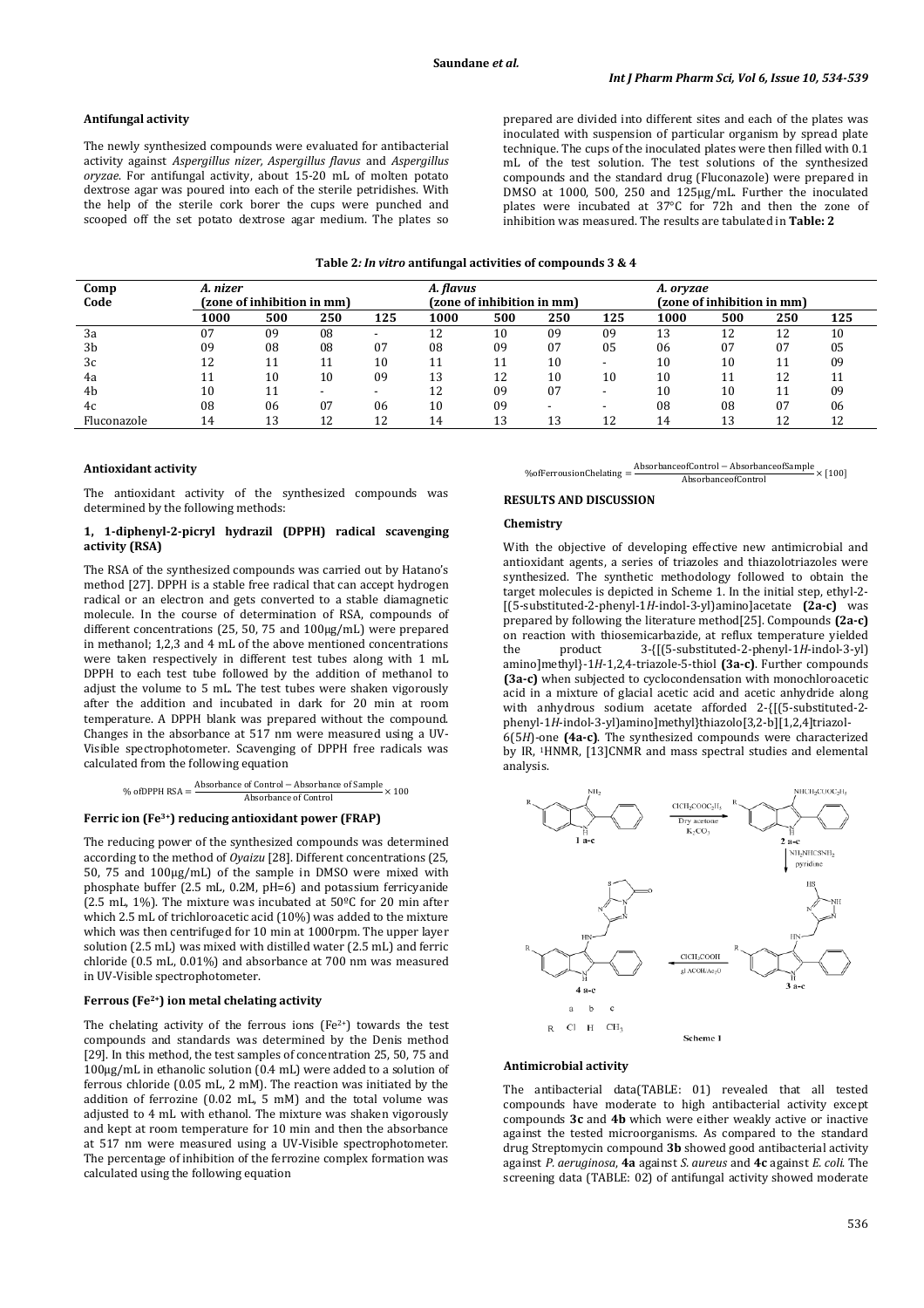to good activity by all the compounds against the tested fungi except compound **3b**which was weakly active and compound **4b** which was inactive at lower concentrations. Compound 3b was good against *A. oryzae*, **3c** against *A. nizer* and **4a** against *A. flavus*.

#### **Antioxidant activity**

### **1, 1-diphenyl-2-picryl hydrazil (DPPH) radical scavenging activity (RSA)**

DPPH, a stable free radical, has an odd electron and thus a strong absorption at 517 nm. When this electron becomes paired off, the absorption decreases stoichiometrically with respect to the number of electrons or hydrogen atoms taken up. Such a change in absorption by this reaction has been extensively adopted to test the capacity of several molecules to act as free radical scavengers. The scavenging effects of the synthesized compounds on the DPPH radical were evaluated. The results were compared with the standards 2-ter-butyl-4-methoxy phenol (butylated hydroxyl anisole, BHA), 2-(1, 1-dimetyl ethyl)-1, 4-benzenediol (2-ter butyl hydroquinone, TBHQ) and ascorbic acid (AA). The results suggested that the compound **4a** was found to enhance the RSA (76.44%) at 25µg/mL, (76.73%) at 50µg/mL and (72.86%) at 75µg/mL. Compounds **3a** and **4c** exhibited moderate RSA while compounds **3b**, **3c** and **4b** were found to augment RSA to lesser extent. The results are shown in **Fig: 1** and **2.** 



**Fig. 1: RSA of compound 3** 



#### **Fig. 2: RSA of compound 4**

### **Ferric ion (Fe3+) reducing antioxidant power (FRAP)**:

The reductive ability of the synthesized compounds was assessed by the extent of conversion of Fe3+/ferricyanide complex to the Fe2+/ferrous form, at different concentrations(25, 50, 75, 100µg/mL) and the results were compared with standards BHA, TBHQ and AA.

Reductive ability results suggested that compounds **4b** reduced metal ion complex to its lower oxidation state or took part in electron transfer reaction to a quite good extent while compound **3c**  to a moderate extent. Rest of the compounds showed comparatively lesser reducing ability. In other words these compounds showed the ability of electron donor to scavenge free radicals. The reducing ability of the synthesized compounds indicated that increase in the concentration of samples increases the reductive ability. Thus higher the absorbance of compounds, greater is the reducing power. The results are shown in **Fig3** and **4**.



**Fig. 3: FRAP of compound 3** 



**Fig. 4: FRAP of compound 4** 

#### **Ferrous (Fe2+) ion metal chelating activity**

Ferrous ion is the prooxidant among the various species of metal ion. Minimizing ferrous ions afford protection of reactive oxygen species and lipid production. The effective ferrous ion chelators protects by removing ferrous ion  $[Fe^{2+}]$  that may otherwise participate in the generation of hydroxyl radical. The chelating effect of ferrous ion with test compounds was determined and results were compared with the standards BHA,TBHQ and AA. Ferrozine can quantitatively form complex with ferrous ion in this method. In the presence of chelating agents the complex formation is disrupted resulting in a decrease in red color of the complex. Measurement of color reduction therefore allows estimating the metal chelating activity of the coexisting chelators. Lower absorption indicates higher metal chelating activity. In this assay, synthesized compounds interfere with the formation of ferrous and ferrozine complex. These results suggested that the compounds exhibiting promising metal chelating activity were **3c** (77.86% at 100µg/mL) and **4a** (77.86 and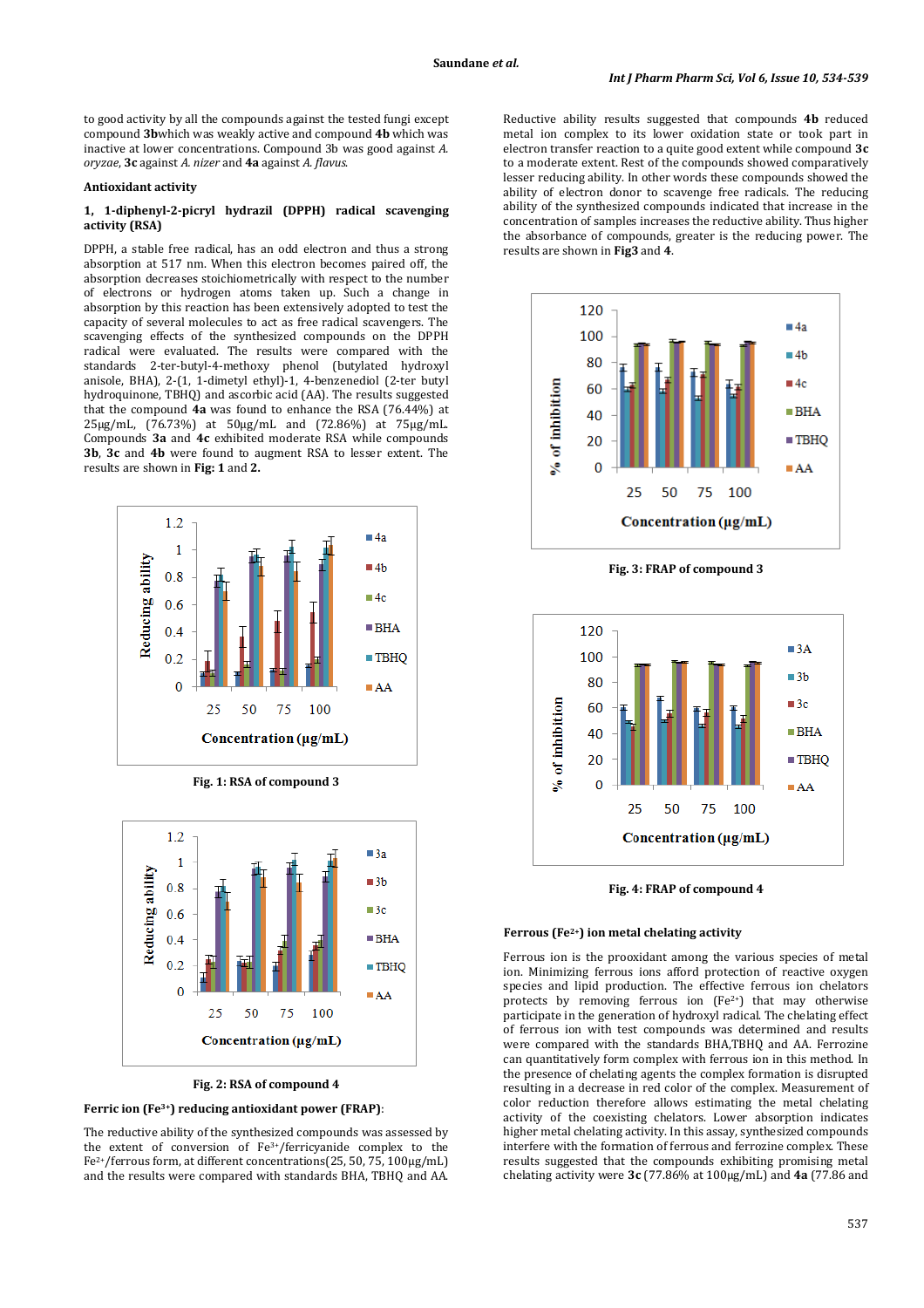79.03% at 100µg/mL and at 75µg/mL respectively). Of the remaining, some compounds were moderately active and some were less active. The results are shown in **Fig5** and **6**.



**Fig. 5: Metal chelating activity of compound 3** 



**Fig. 6: Metal chelating activity of compound 4** 

#### **CONCLUSION**

1) The objective of the present study was to synthesize the entitled compounds i. e., indole derivatives incorporated with triazole and thiazolo[3,2-b][1,2,4]triazole and evaluate their antimicrobial and antioxidant activities which was done efficiently and the structures for all of which have been established on the basis of their spectral studies.

2) From the SAR study, we can conclude that the antimicrobial and antioxidant activities may be due to:

(i) The presence of chloro and methyl substitutions; evidently by the presence of which enhanced the activity in contrast to the same devoid of any substitution.

(ii) The triazole and thiazolo[3,2-b][1,2,4] triazole rings generally augmenting the activity.

(iii)The indole moiety proving essential for activity.

3) Furthermore, by the integration of triazole and thiazolo[3,2 b][1,2,4] triazole with the parent indole moiety, we have added a new class of compounds to the unit of bioactive molecules.

# **ACKNOWLEDGEMENT**

The authors are thankful to the Chairman, Department of Chemistry, Gulbarga University, Gulbarga for providing laboratory facilities; to

the Chairman, Department of Microbiology, Gulbarga University, Gulbarga for providing facilities to carry out antimicrobial activity and to the Chairman, Department of Material Science, Gulbarga University, Gulbarga for providing IR spectra. Also thankful to the Director, CIL, Panjab University, Chandigarh and to the Director, Indian Institute Of Technology, Madras, Chennai for providing spectral data.

### **REFERENCES**

- 1. Devasagayam TPA, Tilak JC, Boloor KK, Ketaki S, Saroj SG, Lele RD. Free radicals and antioxidants in human health: current status and future prospects. J Assoc Physicians India 2004;52:785-7.
- 2. Athina A, Geronikaki, Antonios M. Antioxidants and inflammatory disease: Synthetic and natural antioxidants with anti-inflammatory ativity. Comb Chem High Throughput Screening 2006;9:425-42.
- 3. Deniz S, Hacer B, Ahmet D, Neslihan D, Sengul A. Design and synthesis of new 1,2,4-triazole derivatives containing morpholine moiety as antimicrobial agents. Turkish J Chem 2012;36:411-26.
- 4. Gulhan TZ, Zafer AK, Mehmet TY, Pierre C, Demet K. Synthesis and antimicrobial activity of 4-phenyl/cyclohexyl-5-(1 phenoxyethyl)-3-[N-(2-thiazolyl)acetamido]thio-4H-1,2,4 triazole derivatives. Eur J Med Chem 2005;40:607-13.
- 5. Mali RK, Somani RR, Toraskar MP, Mali KK, Naik PP, Shirodkar PY. Synthesis of some antifungal and antitubercular 1,2,4 triazole analogues. Int J Chem Tech Res 2009;1:168-73.
- 6. Krzysztof W, Andrzej G, Jerzy S. Synthesis and antitubercular activity of N-aryl-C-nitroazoles. Eur J Med Chem 2004;39:849-53.
- 7. Mari SK. Synthesis, analgesic, anti-inflammatory and antimicrobial studies of 2,4-dichloro-5-fluorophenyl containing thiazolotriazoles. Eur J Med Chem 2009;44:827-33.
- 8. Shivarama BH, Narayana KP, Sooryanarayana BR, Shivananda MK. Eur J Med Chem 2002;37:511-7.
- 9. Samir B, Wesam K, Ahmed AF. Synthesis and antimicrobial evaluation of some new thiazole, thiazolidinone and thiazoline derivatives starting from 1-chloro-3,4-dihydronaphthalene-2 carboxaldehyde. Eur J Med Chem 2007;42:948-54.
- 10. Shivarama BH, Malini KV, Sooryanarayana BR, Sarojini BK, Sucheta NK. Eur J Med Chem 2003;38:313-8.
- 11. Paola V, Athina G, Matteo J, Bernadatta B, Graziella P, Carla AC, *et al*. Synthesis and biological evaluation of benzo[d]isothiazole, benzothiazole and thiazole Schiff bases. Bioorg Med Chem 2003;11:4785-9.
- 12. Biao J, Xiao HG. Synthesis and cytotoxicity evaluation of bis(indolyl)thiazole, bis(indolyl)pyrazinone and bis(indolyl) pyrazine: analogues of cytotoxic marine bis(indole) alkaloid. Bioorg Med Chem 2000;8:363-71.
- 13. Palmarisa F, Loredana C, Michela P, Riccaro P, Vetrichelvan J, Hiremagalur NJ, *et al*. Synthesis, conformational analysis and biological activity of new analogues of thiazole-4-carboxamide adenine dinucleotide (TAD) as IMP dehydrogenase inhibitors. Bioorg Med Chem 2005;13:2045-53.
- 14. Chang-Ling L, Zheng-ming L, Bin Z. Synthesis and biological activity of novel 2-methyl-4-trifluoromethyl-thiazole-5 carboxamide. J Fluorine Chem 2004;125:1287-90.
- Rufine AG, Eric D, Yoan F, Michelle M, Fabrice A, Pascle M. Synthesis and biological activities of aminopyrimidyl-indoles structurally related to meridianins. Bioorg Med Chem 2009;17:4420-4.
- 16. James FD, Taro A, Monica E, Bahanu HTD, Joel PB, Peter TM, *et al*. Synthesis and biological activities of novel aryl indole-2 carboxylic acid analogues as PPAR partial agonists. Bioorg Med Chem 2005;15:5035-8.
- 17. Maria KE, Susan L, CarloP, Ulrike B, Antonietta R, Hinnak N, *et al*. Structural optimization and biological evaluation of 2 substiuted-5-hydroxyindole-3-carboxylates as potent inhibitors of 5-lipoxygenase. J Med Chem 2009;52:3474-83.
- 18. Anu A, Kumkum S, Puri SK, Prem MSC. Synthesis of substituted indole derivatives as a new class of antimalarial agents. Bioorg Med Chem Lett 2005;15:3133-6.
- 19. Yamamoto Y, Kurazono M. A new class of anti-MRSA and anti-VRE agents: Preparation and antibacterial activities of indole containing compounds. Bioorg Med Chem Lett 2007;17:1626-8.